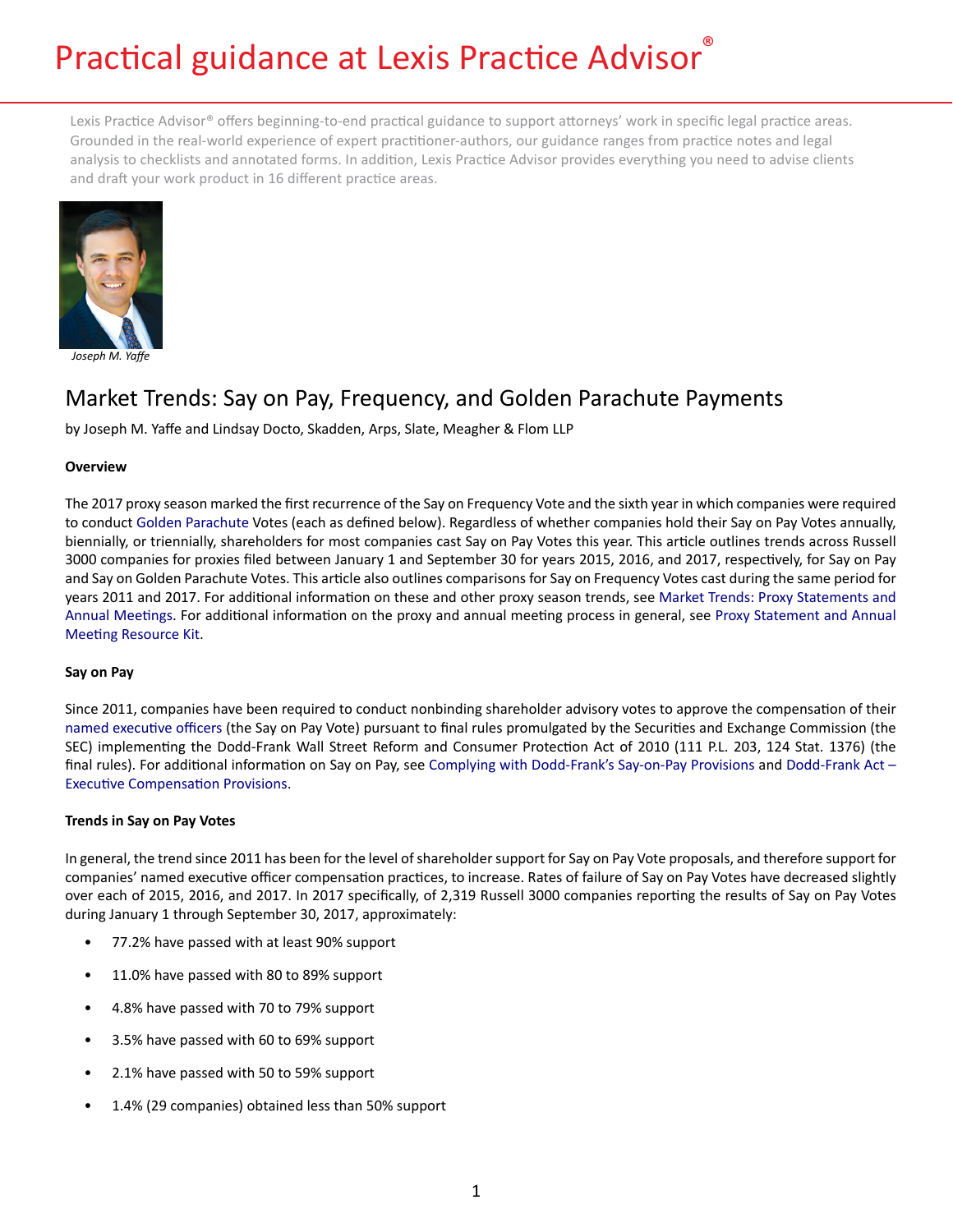These 2017 Say on Pay Vote results are not substantially different when compared to results for the previous two years. Companies appear to be receiving slightly higher levels of support year after year. So far in 2017, the percentage of companies with shareholder approval of Say on Pay Vote proposals of at least 90% is slightly higher than in the previous two years.



At the same time, proxy advisory service recommendations regarding Say on Pay Vote proposals appear to have remained relatively constant across the same time period. For example, influential proxy advisory firm Institutional Shareholder Services (ISS) recommended that shareholders vote against about 12% of the Say on Pay Vote proposals it assessed thus far in 2017. This is consistent with the level of negative ISS recommendations on Say on Pay Vote proposals for the previous two years. For additional information on proxy advisory firms and their role, see [Understanding the Role of Proxy Advisory Firms](https://advance.lexis.com/open/document/lpadocument/?pdmfid=1000522&crid=763598c4-b191-4f26-a4cf-e614d4aca767&pddocfullpath=%2Fshared%2Fdocument%2Fanalytical-materials%2Furn%3AcontentItem%3A576Y-2CH1-DXPM-S07T-00000-00&pddocid=urn%3AcontentItem%3A576Y-2CH1-DXPM-S07T-00000-00&pdcontentcomponentid=101206&pdteaserkey=sr0&pditab=allpods&ecomp=pvtg&earg=sr0&prid=3af066a1-ca3b-461b-ac69-b0063fbc8c99), [Preparing for ISS Proxy Voting Recommendations](https://advance.lexis.com/open/document/lpadocument/?pdmfid=1000522&crid=5bac4d88-c824-4dba-a647-0bee70117d27&pddocfullpath=%2Fshared%2Fdocument%2Fforms%2Furn%3AcontentItem%3A5KV0-C791-F7G6-6118-00000-00&pddocid=urn%3AcontentItem%3A5KV0-C791-F7G6-6118-00000-00&pdcontentcomponentid=101207&pdteaserkey=sr0&pditab=allpods&ecomp=pvtg&earg=sr0&prid=81ae519d-d2d7-4225-b0b4-24608540f739)  [Checklist](https://advance.lexis.com/open/document/lpadocument/?pdmfid=1000522&crid=5bac4d88-c824-4dba-a647-0bee70117d27&pddocfullpath=%2Fshared%2Fdocument%2Fforms%2Furn%3AcontentItem%3A5KV0-C791-F7G6-6118-00000-00&pddocid=urn%3AcontentItem%3A5KV0-C791-F7G6-6118-00000-00&pdcontentcomponentid=101207&pdteaserkey=sr0&pditab=allpods&ecomp=pvtg&earg=sr0&prid=81ae519d-d2d7-4225-b0b4-24608540f739), and [Market Trends: Additional Proxy Soliciting Materials Responding to Negative Voting Recommendations](https://advance.lexis.com/open/document/lpadocument/?pdmfid=1000522&crid=5597cc4a-ff9f-43c0-8a12-88a1635df521&pddocfullpath=%2Fshared%2Fdocument%2Fanalytical-materials%2Furn%3AcontentItem%3A5NFM-5HH1-JN6B-S37V-00000-00&pddocid=urn%3AcontentItem%3A5NFM-5HH1-JN6B-S37V-00000-00&pdcontentcomponentid=101206&pdteaserkey=sr0&pditab=allpods&ecomp=pvtg&earg=sr0&prid=163fb56c-d8a7-4ff9-b58b-3de830c76e70).

#### **Increased Shareholder Engagement and Company Responsiveness**

Two factors appear to be contributing most significantly to the trend of incrementally more favorable Say on Pay Vote results over the last several years: increased shareholder engagement and increased company responsiveness to ISS and shareholder concerns raised with respect to named executive officer compensation practices. Companies taking affirmative steps in enhancing substantive engagement with shareholders over named executive compensation practices have seen the benefit of such engagement. Shareholder understanding of compensation approaches and decisions, coupled with clear disclosure of companies' compensation philosophy and rationale, has contributed to favorable Say on Pay Vote results.

For example, many companies have expanded their disclosures to include concise executive summaries, including summaries of companies' financial performance and its relationship to compensation, often with highlights at the beginning of the Compensation Discussion & Analysis section of the proxy statement. Increased use of clear and easy to understand graphical disclosure of company and individual performance, their relationship to earned and delivered named executive officer compensation, and the allocation of different elements of compensation have contributed to better shareholder understanding of companies' named executive officer compensation practices, and in turn to more favorable Say on Pay Vote results. At the same time, companies demonstrated responsiveness to specific shareholder concerns raised during the engagement process or concerns raised by ISS in connection with its review of named executive officer compensation. This has helped such companies achieve higher levels of shareholder support for Say on Pay Vote proposals year over year. The trends indicate that companies have had greater Say on Pay Vote success in recent years because they have been able to successfully foster a relationship with shareholders through engagement and demonstrate responsiveness to such engagement via clear disclosure. For additional information on engagement with shareholders, see [Board](https://advance.lexis.com/open/document/lpadocument/?pdmfid=1000522&crid=f557cb08-a003-4676-9360-07bca8c22ada&pddocfullpath=%2Fshared%2Fdocument%2Fforms%2Furn%3AcontentItem%3A5J9R-YN61-DXHD-G0RT-00000-00&pddocid=urn%3AcontentItem%3A5J9R-YN61-DXHD-G0RT-00000-00&pdcontentcomponentid=101207&pdteaserkey=sr0&pditab=allpods&ecomp=pvtg&earg=sr0&prid=615e2024-7b18-47da-91e8-17ac0045d735)  [Engagement with Shareholders Policy Checklist](https://advance.lexis.com/open/document/lpadocument/?pdmfid=1000522&crid=f557cb08-a003-4676-9360-07bca8c22ada&pddocfullpath=%2Fshared%2Fdocument%2Fforms%2Furn%3AcontentItem%3A5J9R-YN61-DXHD-G0RT-00000-00&pddocid=urn%3AcontentItem%3A5J9R-YN61-DXHD-G0RT-00000-00&pdcontentcomponentid=101207&pdteaserkey=sr0&pditab=allpods&ecomp=pvtg&earg=sr0&prid=615e2024-7b18-47da-91e8-17ac0045d735).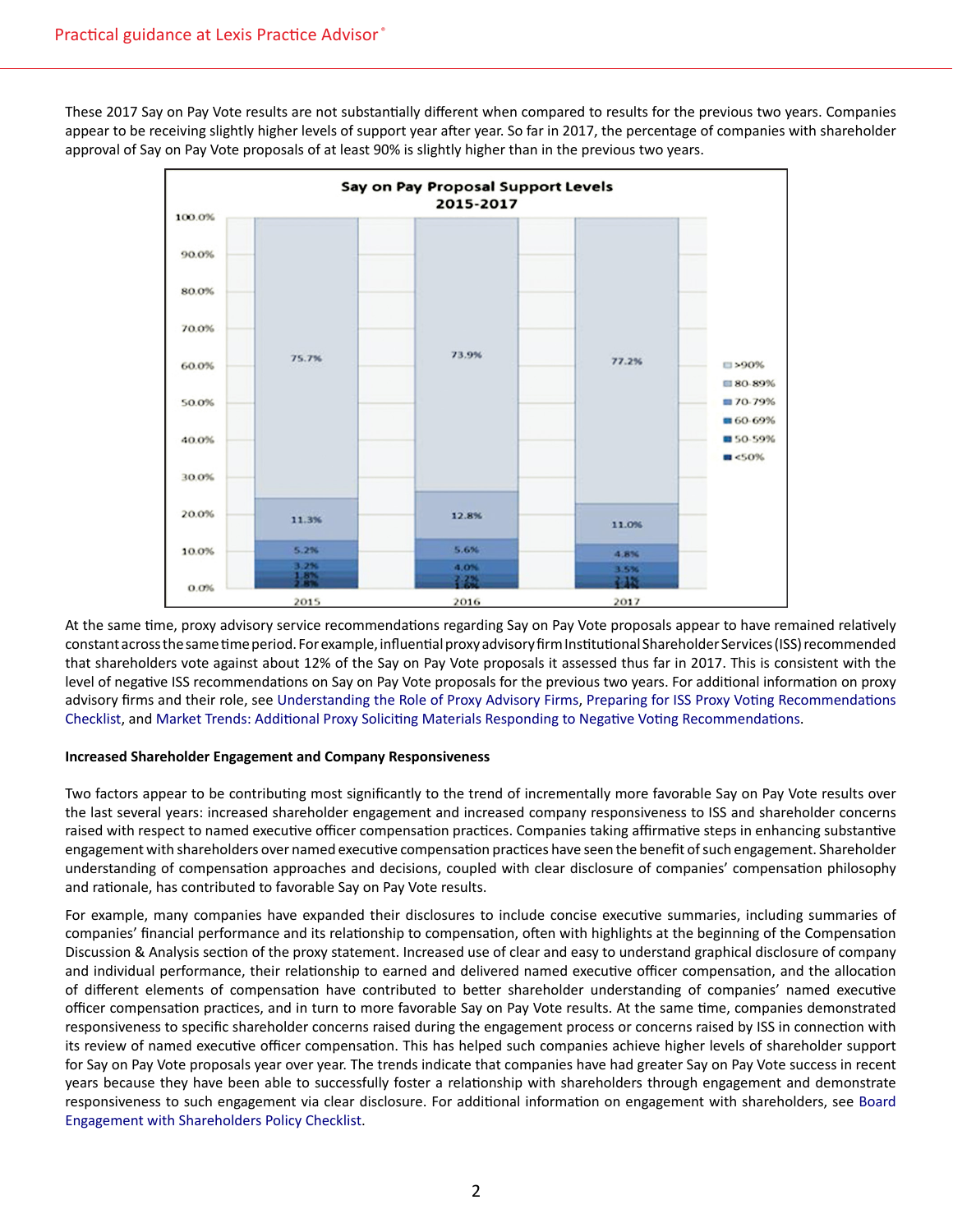#### **Say on Frequency**

The final rules also require that shareholders cast advisory votes on the frequency (annually, biennially, or triennially) of Say on Pay Votes (the Say on Frequency Vote). Further, the final rules require that companies repeat the Say on Frequency Vote no later than the annual meeting held in the sixth calendar year immediately preceding the prior vote. Many public companies held their second Say on Frequency Vote during the 2017 proxy season. For additional information on Say on Frequency, see [Q&A: Key Provisions of](https://advance.lexis.com/open/document/lpadocument/?pdmfid=1000522&crid=ee64f1f2-49e7-4e25-9c00-44d30d5e9db4&pddocfullpath=%2Fshared%2Fdocument%2Fanalytical-materials%2Furn%3AcontentItem%3A5MNJ-VSJ1-JK4W-M537-00000-00&pddocid=urn%3AcontentItem%3A5MNJ-VSJ1-JK4W-M537-00000-00&pdcontentcomponentid=101206&pdteaserkey=sr0&pditab=allpods&ecomp=pvtg&earg=sr0&prid=bebff704-a17a-42d9-8551-3b3febc4ea43)  [Executive Compensation under Dodd-Frank](https://advance.lexis.com/open/document/lpadocument/?pdmfid=1000522&crid=ee64f1f2-49e7-4e25-9c00-44d30d5e9db4&pddocfullpath=%2Fshared%2Fdocument%2Fanalytical-materials%2Furn%3AcontentItem%3A5MNJ-VSJ1-JK4W-M537-00000-00&pddocid=urn%3AcontentItem%3A5MNJ-VSJ1-JK4W-M537-00000-00&pdcontentcomponentid=101206&pdteaserkey=sr0&pditab=allpods&ecomp=pvtg&earg=sr0&prid=bebff704-a17a-42d9-8551-3b3febc4ea43).

#### **Trends in Say on Frequency Votes**

Similar to the 2011 results for the Say on Frequency Vote, in 2017, the vast majority of shareholders of Russell 3000 companies elected to hold Say on Pay Votes on an annual basis. Of 1,790 Russell 3000 companies that held Say on Pay Votes between January 1 and September 30, 2017, 90.8% had shareholders elect annual Say on Pay Votes. While ISS uniformly recommended annual Say on Frequency votes, 8.9% of Russell 3000 companies had a majority of their shareholders cast votes in favor of a triennial vote, and a handful of companies (0.2%) had a majority of shareholders cast votes in favor of a biennial Say on Frequency Vote. For the most part, 2017 trends are similar to 2011 trends. It appears that if Russell 3000 companies altered their approach from 2011, they changed their practice from holding votes triennially to annually. The percentage of companies whose shareholders favor annual Say on Pay Votes increased by 8.6% between 2011 and 2017 whereas the number of Russell 3000 companies whose shareholders elected to have triennial Say on Pay Votes decreased by 8.3 over the same period. For example, 82.1% of Dollar General Corporation's shareholders cast votes in favor of an annual Say on Pay Vote in 2017, while 81.1% of the company's shareholders had voted in favor of a triennial Say on Pay Vote in 2011. In both instances, Dollar General Corporation's management recommended a triennial Say on Pay Vote. Amazon.com Inc.'s shareholders also favored an annual Say on Pay Vote in 2017, while the majority had voted for a triennial Say on Pay Vote in 2011. In both years, however, only a slight majority (56.9% in 2011 and 53.6% in 2017) of shareholders cast votes in favor of a triennial and annual Say on Pay Vote, respectively. Similar to the trends in 2011, based on the 2017 trends, it is clear that an annual Say on Frequency Vote is the predominant practice.

#### **Say on Golden Parachutes**

With respect to corporate transactions, the final rules also require companies to disclose any agreements or undertakings that the target company has with its named executive officers or those of the acquiring company. In addition, when companies seek shareholder approval of a merger or acquisition, they are required to conduct a separate advisory shareholder vote to approve the disclosed golden parachute compensation arrangements between the target company and its named executive officers (the Say on Golden Parachute Vote). However, companies are not required to conduct such a vote if the golden parachute disclosures were included in prior executive compensation disclosures that were previously subject to a Say on Pay Vote. For information on golden parachutes, see [Guide to Disclosure and Shareholder Vote for Golden Parachute Compensation](https://advance.lexis.com/open/document/lpadocument/?pdmfid=1000522&crid=da9be3b8-7f28-4e94-a19f-02029df19007&pddocfullpath=%2Fshared%2Fdocument%2Fforms%2Furn%3AcontentItem%3A5N30-3RG1-F7G6-61SW-00000-00&pddocid=urn%3AcontentItem%3A5N30-3RG1-F7G6-61SW-00000-00&pdcontentcomponentid=101207&pdteaserkey=sr0&pditab=allpods&ecomp=pvtg&earg=sr0&prid=3723fba3-e21e-4581-9345-7e02cdec6cd7).

#### **Trends in Say on Golden Parachute Votes**

Recent trends indicate that shareholder support for Say on Golden Parachute Votes is less strong than for Say on Pay Votes. As shown in the table above, the percentage of Russell 3000 companies whose shareholders approved the compensation for named executive officers in Say on Pay Vote proposals by at least 90% was 75.7%, 73.9%, and 77.2%, in 2015, 2016, and 2017, respectively. With respect to Say on Golden Parachute Votes over the same period, the percent of companies whose shareholders approved golden parachute payments by at least 90% was 29.6% in 2015, 41.5% in 2016 and 41.3% in 2017.

Further, while the failure rate for Say on Pay Votes has decreased every year for the past three years, the failure rate for Say on Golden Parachute Votes has increased each year for the same period, with 22.5% of Russell 3000 companies failing to win approval of a majority of their shareholders for such golden parachute proposals in the first nine months of 2017 (compared to 7% of companies in 2015 and 11% of companies in 2016). For the 18 Russell 3000 companies that ultimately failed to secure majority approval for Say on Golden Parachute Votes during this nine-month period in 2017, the shareholder approval rate ranged from 28 to 49.5%. As described above, with respect to Say on Pay Votes, 1.4% of Russell 3000 companies failed to secure approval of a majority of shareholders during the same nine-month period in 2017.